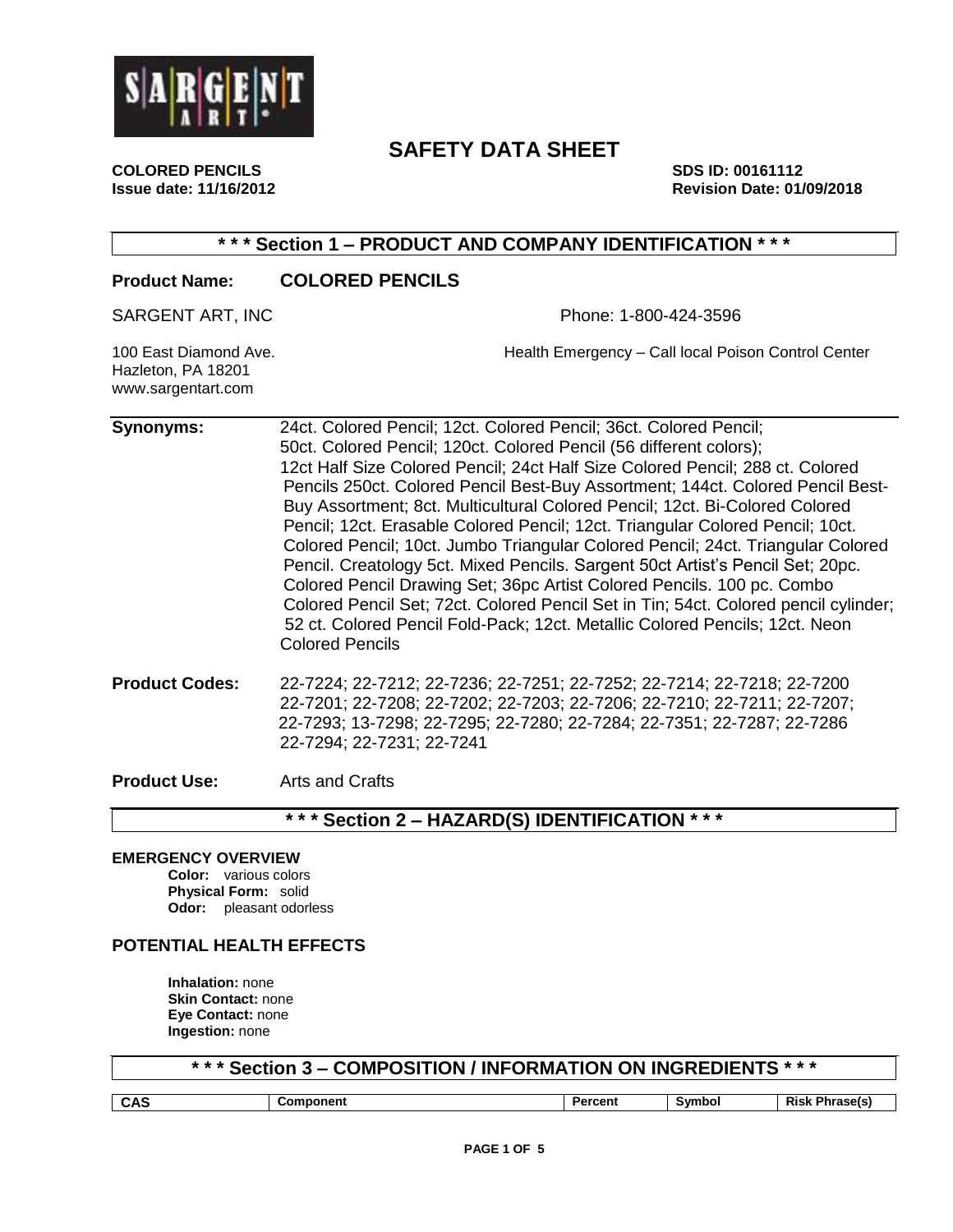

# **COLORED PENCILS SDS ID: 00161112**

# **Issue date: 11/16/2012 Revision Date: 01/09/2018**

| Not Available | Product has been evaluated by a US Board-    | 100 | $--$ | $--$ |
|---------------|----------------------------------------------|-----|------|------|
|               | Certified Toxicologist for acute and chronic |     |      |      |
|               | health hazards, and conforms to ASTM D-      |     |      |      |
|               | 4236 standard practice for Labeling Art      |     |      |      |
|               | Materials                                    |     |      |      |

## **\* \* \* Section 4 – FIRST AID MEASURES \* \* \***

#### **Inhalation**

It is unlikely that emergency treatment will be required. Remove from exposure. Get medical attention, if needed. **Skin**

It is unlikely that emergency treatment will be required. If adverse effects occur, wash with soap or mild detergent and large amounts of water. Get medical attention, if needed.

#### **Eyes**

It is unlikely that emergency treatment will be required. Wash with large amounts of water or normal saline until no evidence of chemical remains (at least 15-20 minutes). Get medical attention immediately.

#### **Ingestion**

Contact local poison control center or physician immediately.

## **\* \* \* Section 5 – FIRE FIGHTING MEASURES \* \* \***

See Section 9 for Flammability Properties

#### **NFPA Ratings: Health:** 1 **Fire:** 1 **Reactivity:** 0

Hazard Scale:  $0 =$  Minimal  $1 =$  Slight  $2 =$  Moderate  $3 =$  Serious  $4 =$  Severe

#### **Flammable Properties**

Slight fire hazard.

## **Extinguishing Media**

Regular dry chemical, carbon dioxide, water, regular foam

#### **Fire Fighting Measures**

Move container from fire area if it can be done without risk. Avoid inhalation of material or combustion byproducts.

## **\* \* \* Section 6 – ACCIDENTAL RELEASE MEASURES \* \* \***

#### **Occupational spill/release**

Collect spilled material in appropriate container for disposal.

## **\* \* \* Section 7 – HANDLING AND STORAGE \* \* \***

#### **Handling Procedures**

Use methods to minimize dust.

#### **Storage Procedures**

Store and handle in accordance with all current regulations and standards. See original containers for storage recommendations. Avoid heat, sparks and other sources of ignition. Keep separated from incompatible substances.

## **\* \* \* Section 8 – EXPOSURE CONTROLS / PERSONAL PROTECTION \* \* \***

## **Component Exposure Limits**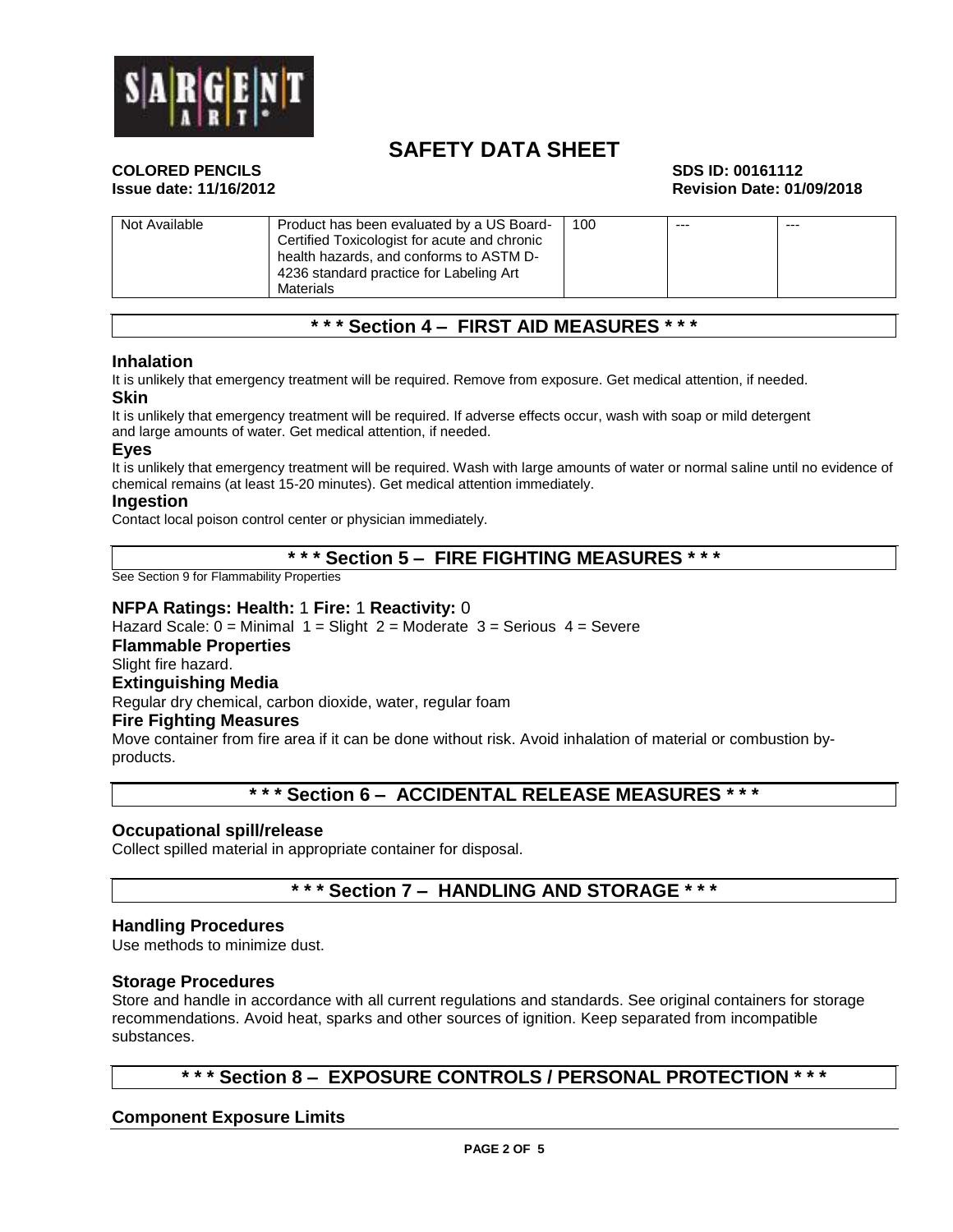

**COLORED PENCILS SDS ID: 00161112**

**Issue date: 11/16/2012 Revision Date: 01/09/2018**

ACGIH and EU have not developed exposure limits for any of this product's components.

#### **Ventilation**

Based on available information, additional ventilation is not required.

## **PERSONAL PROTECTIVE EQUIPMENT**

**Eyes/Face**

Eye protection not required under normal conditions.

**Protective Clothing**

Protective clothing is not required under normal conditions.

#### **Glove Recommendations**

Protective gloves are not required under normal conditions.

## **Respiratory Protection**

No respirator is required under normal conditions of use. Under conditions of frequent use or heavy exposure, respiratory protection may be needed.

## **\* \* \* Section 9 – PHYSICAL AND CHEMICAL PROPERTIES \* \* \***

**pH:** Not applicable<br> **Melting Point:** Not available **Viscosity:** Not applicable

**Appearance:** Solid **Flash Point:** Not applicable **Physical State:** Solid **Flammability:** Not applicable **Physical Form:** Solid **Vapor Pressure:** Not applicable **Color:** Assorted colors **Vapor Density (air=1):** Not applicable **Odor:** Not available **Evaporation Rate:** Not applicable **Specific Gravity:** Not available<br> **Density:** Not available **Water Solubility:** Not available **Freezing Point:** Not available **Coeff.Water/Oil Dist:** Not available **Boiling Point:** Not available **Volatility:** Not applicable **Not applicable** 

## **\* \* \* Section 10 – STABILITY AND REACTIVITY \* \* \***

## **Chemical Stability**

Stable at normal temperatures and pressure. **Conditions to Avoid** None reported. **Materials to Avoid** Oxidizing materials. **Decomposition Products** Oxides of carbon. **Possibility of Hazardous Reactions** Will not polymerize.

## **\* \* \* Section 11 – TOXICOLOGICAL INFORMATION \* \* \***

## **Component Analysis – LD50/LC50**

The components of this material have been reviewed in various sources and no selected endpoints have been identified.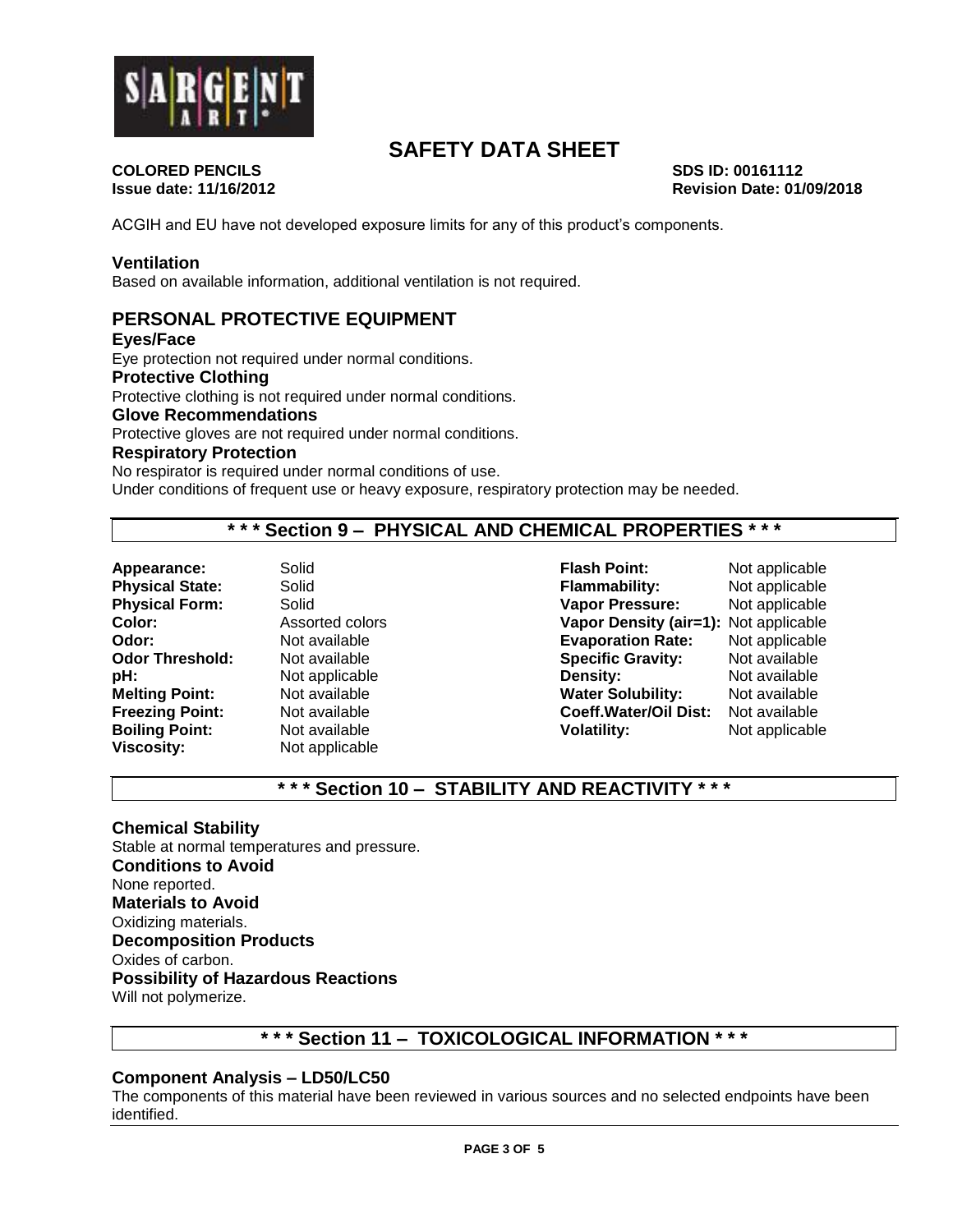

**Issue date: 11/16/2012 Revision Date: 01/09/2018**

# **COLORED PENCILS SDS ID: 00161112**

## **RTECS Acute Toxicity (selected)**

The components of this material have been reviewed and RTECS publishes no data as of the date on this document.

## **Component Carcinogenicity**

None of this product's components are listed be ACGIH, IARC, or DFG.

#### **RTECS Irritation**

The components of this material have been reviewed and RTECS publishes no data as of the date on this document.

## **\* \* \* Section 12 – ECOLOGICAL INFORMATION \* \* \***

## **Component Analysis – Aquatic Toxicity**

No LOLI ecotoxicity data is available for this product's components.

## **\* \* \* Section 13 – DISPOSAL CONSIDERATION \* \* \***

#### **Disposal Methods**

Dispose in accordance with all applicable regulations.

#### **Component Waste Numbers**

The U.S. EPA has not published waste numbers for this product's components.

## **\* \* \* Section 14 – TRANSPORT INFORMATION \* \* \***

| <b>US DOT Information:</b> | Not Regulated. |
|----------------------------|----------------|
| <b>TDG Information:</b>    | Not Regulated. |
| <b>ADR Information:</b>    | Not Regulated. |
| <b>RID Information:</b>    | Not Regulated. |
| <b>IATA Information:</b>   | Not Regulated. |
| <b>ICAO Information:</b>   | Not Regulated. |
| <b>IMDG Information:</b>   | Not Regulated. |

## **\* \* \* Section 15 – REGULATORY INFORMATION \* \* \***

#### **U.S. Federal Regulations**

None of this products components are listed under SARA Section 302 (40 CFR 355 Appendix A), SARA Section 311/312 (40 CFR 370.21), SARA Section 313 (40 CFR 372.65), CERCLA (40 CFR 302.4), TSCA 12(b), or require an OSHA process safety plan.

## **SARA Section 311/312 (40 CFR 370 Subparts B and C)**

**Acute Health:** No **Chronic Health:** No **Fire:** No **Pressure:** No **Reactive:** No **U.S. State Regulations**

None of this product's components are listed on the state lists from CA, MA, MN, NJ or PA.

Not regulated under California Proposition 65

## **Canada**

This product has been classified in accordance with the criteria of the Controlled Products Regulations (CPR) and the MSDS contains all of the information required by the CPR.